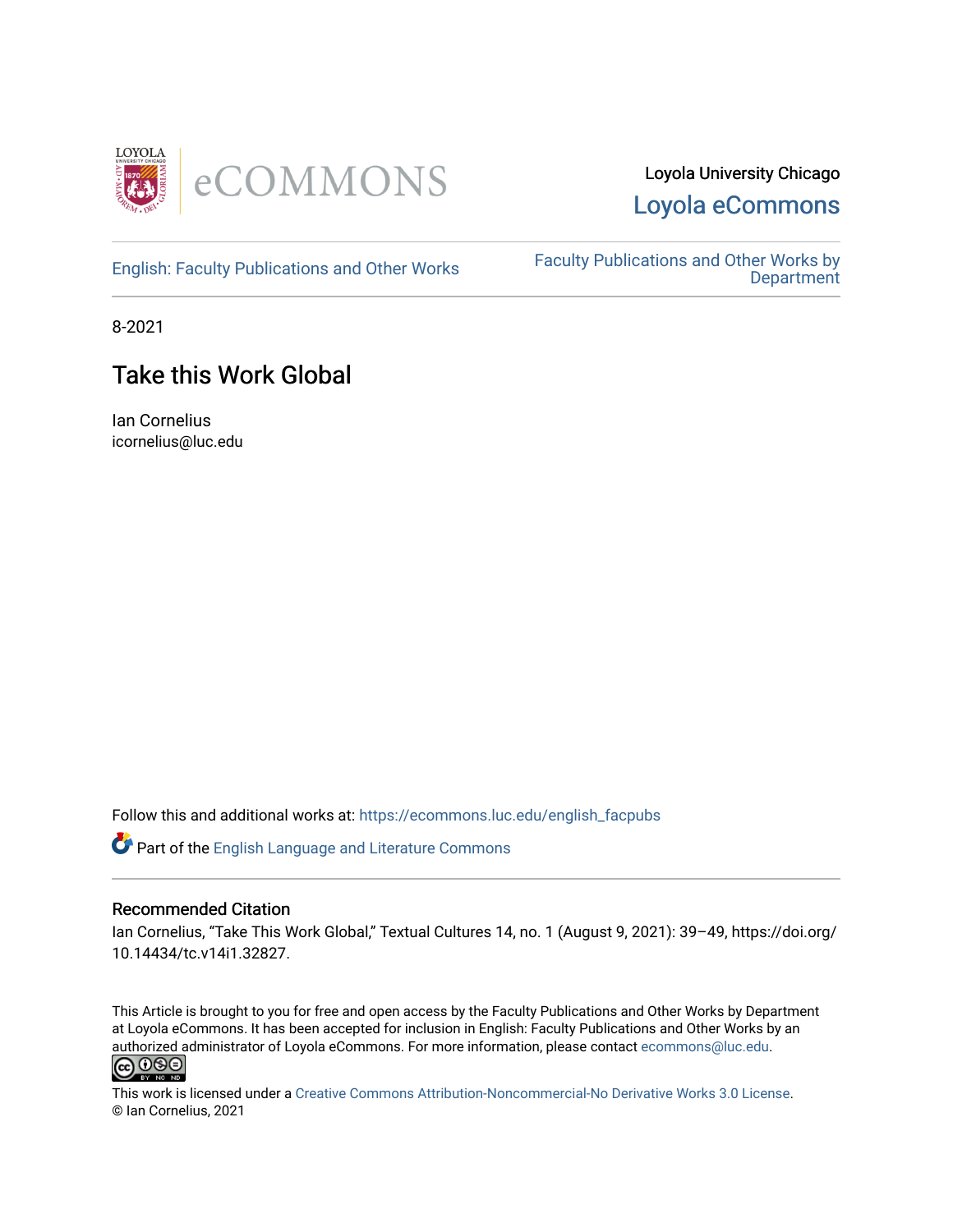# **Take this Work Global**

## *Ian Cornelius*

#### A bstract

*Paul Eggert's* The Work and the Reader in Literary Studies: Scholarly Editing and Book History *elaborates a general program for the study of literature centered on the question, "What is the thing read?" Concepts of document, text, and work are parsed with care, generating many valuable insights and clarifications, but there is need for more thinking about the linguistic medium of literature. To textual studies, bibliography, and book history — the trio of foundational disciplines advocated by Eggert — one should add philology, or the study of literary language.*

 $F_{\text{IRST OFF, I REGISTER THE GREAT AMBITION OF PAUL EGGERT's}$ new book. *The Work and the Reader in Literary Studies: Scholarly Editing and Book History* (2019) proposes a general model for the study of literature. This ambition is evident especially in Eggert's pointed engagements with Rita Felski's *The Limits of Critique* and Caroline Levine's *Forms: Whole, Rhythms, Hierarchy, Network*, books that, Eggert argues, fail to answer the "central question for literary study": "What *is* the thing read?" (2019, 17, 110, emphasis in original). The question has a philosophical form to which Eggert is attuned, yet he contends that flights to ontology and sociology are unhelpful, for they miss the specificity of the object or take it for granted. Normal "literary-critical activity" fares little better, for it "typically leaves unaddressed, as somehow beneath notice, the question of exactly what it is that is read, what it is that is interpreted" (Eggert 2019, 10). The proper tools are to be found in textual criticism, bibliography, and book history, empirical disciplines to which literary studies owes its basic supply of reading matter. Textual criticism, bibliography, and book history are disciplines purpose-built to answer the question "What is the thing read?", even if, or perhaps just because, these disciplines cannot get by on empiricism alone. Far from trading in raw facticity, the disciplines of text and document cannot, Eggert contends, organize their materials into usable form without recourse to a concept of an agented literary "work".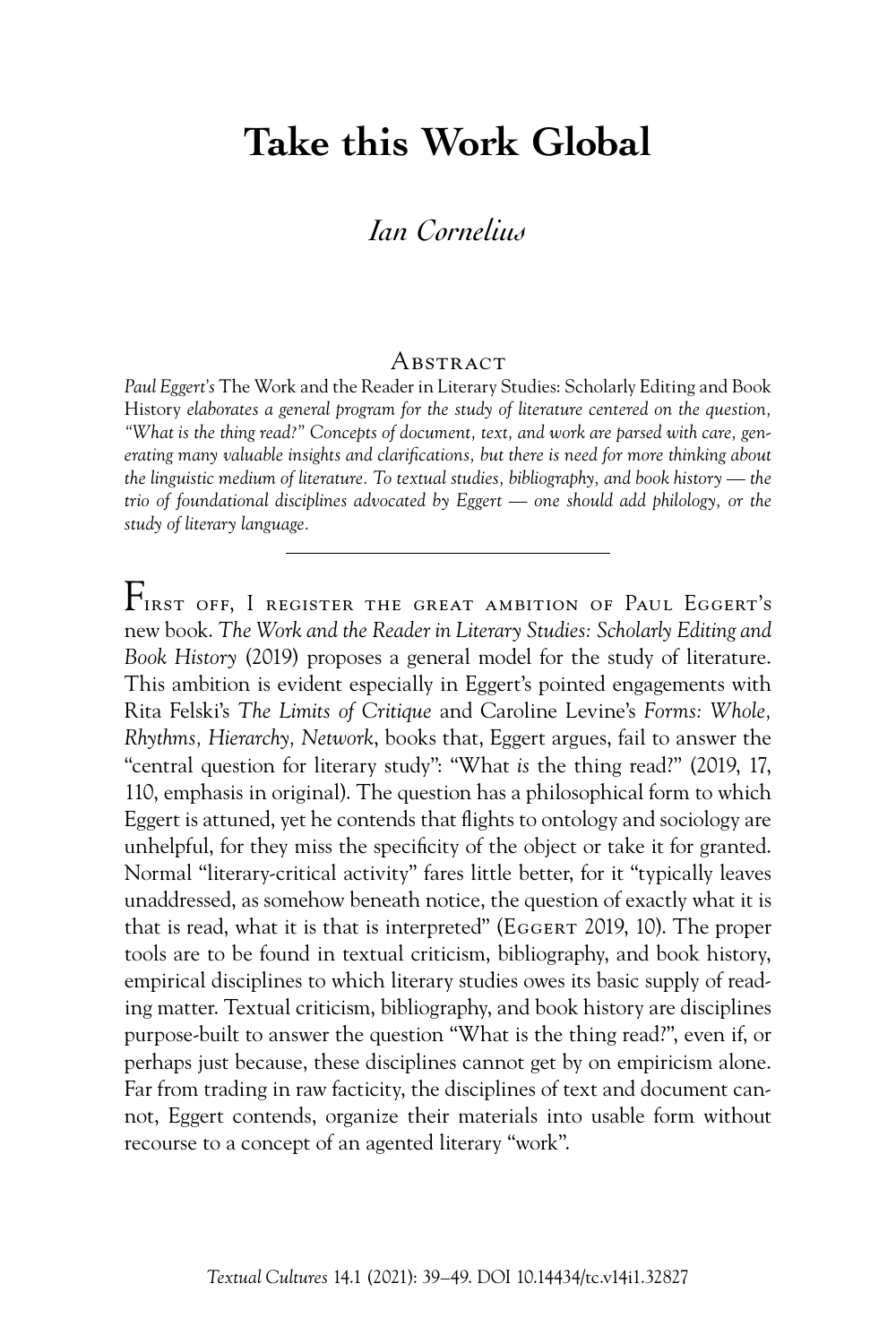As in his *Securing the Past: Conservation in Art, Architecture and Literature* (2009), Eggert maintains that literary reading is always double. At one level, we read texts borne by documents (often, printed books) or displayed to a digital terminal (or "interface"). This might be termed the etic dimension of reading — reading as it may be perceived by a literal-minded external observer — and it implies, as its complement, an emic dimension. Readers of literature routinely speak of reading agented works (Shakespeare's *Hamlet*, for instance), and Eggert argues that this ordinary way of speaking should be treated with respect by the technical disciplines, which deceive themselves in claiming to do without concepts of agency and the work. Rather than chase these concepts from the room, the technical disciplines should make them tractable, elaborate their implicit content, and locate the grounds and limits of their authority.

In case studies and theoretical argument, Eggert advocates for a dynamic concept of the work, as the emergent product of open-ended, multiply agented, text-based semiosis. Because semiosis unfolds in time, works acquire internal differentiation, placed under control by speaking of "versions" of the work. Because there is no extra-semiotic ground from which to designate a work or work-version, such designations are inherently interpretative, imbricated in history, and obligated to take the form of an argument. In Kantian terms appropriated by Eggert, the work and version are "regulative" principles, not constitutive: they may guide inquiry but do not legislate to it, and they remain open to challenge and retraction (2019, 33–4, 173). There is no such thing as a "definitive edition", only more or less persuasive presentations of the text of a work or work-version. Any new edition of a work becomes part of the "life of the work"; a good scholarly edition makes the life of the work newly accessible to readers (EGGERT) 2019, 93–4).

In Eggert's reasoning, there is a fundamental distinction between questions of the form "What are the readings of manuscript Peniarth 392D (Hengwrt 154) in the National Library of Wales?" and "What are the readings of the *Canterbury Tales*?" The first question concerns a literary document, the second a literary work. Textual enterprises limited to questions of the first type are designated by Eggert as "archival" and distinguished by him from scholarly editing as such. An edition, he writes, properly "enacts [. . .] a theory or a proposition about how the work exists and has existed in the world" (2019, 6). The text of a literary document becomes evidence for the text of a literary work only in aggregate — that is, when arrayed within the whole documentary record of the work in question — and when subjected to critical judgment. I will have more to say below about this distinc-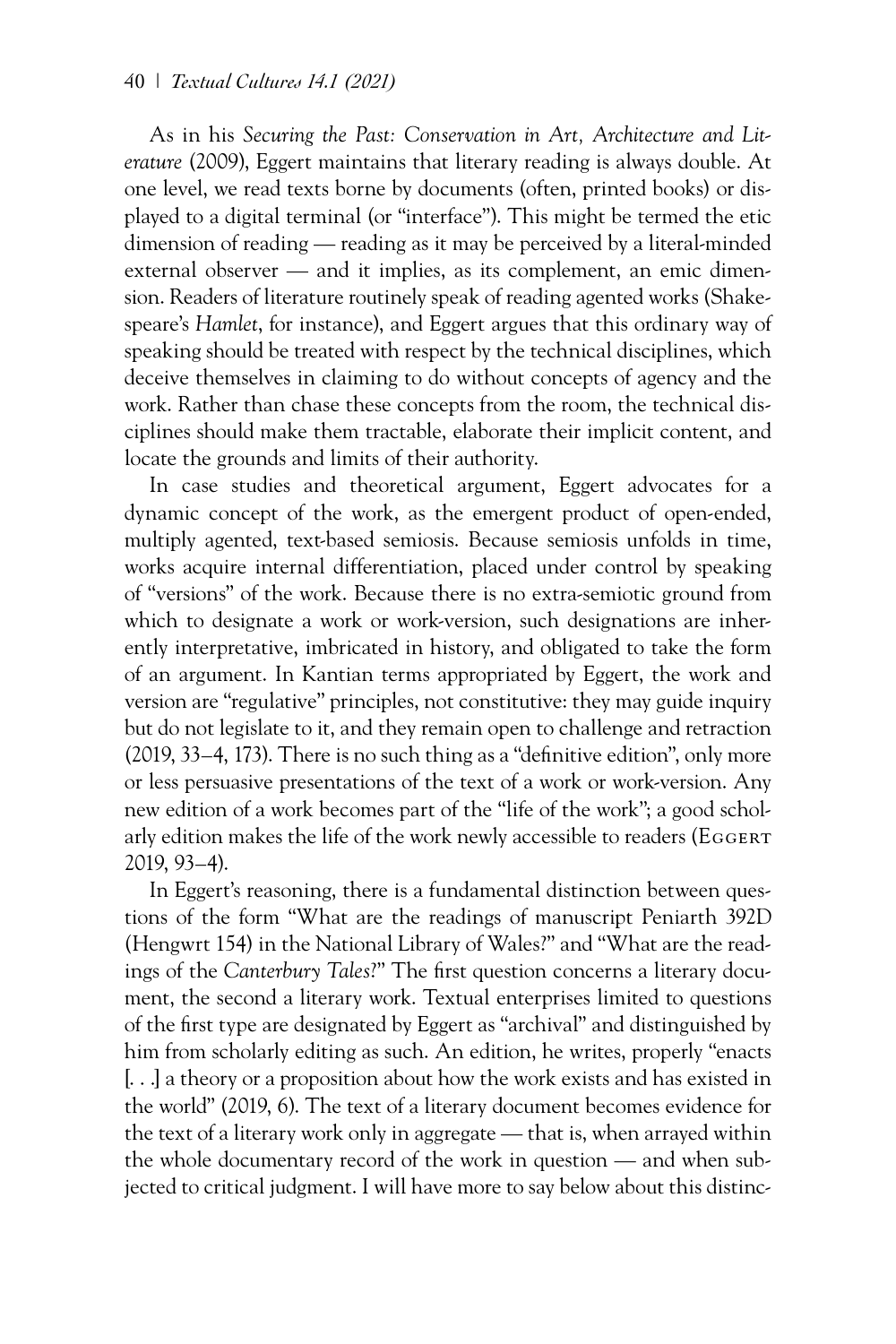tion between archive and edition. Left unbated, the distinction would slice the title "edition" from many publications that lay claim to that status. Eggert bates the foils by evoking a "sliding scale" and acknowledging that any presentation of literary text must compromise between archival and editorial "impulses" (2019, 86). He refuses, however, to compromise on the basic contention that, in producing a clean reading text wrapped in annotation, an editor presents a literary work and ought to own up to that. Chapter III, "The Digital Native Encounters the Printed Scholarly Edition Called *Hamlet*", argues vigorously against the ascendancy of conservative, singletext editions of Shakespeare's works. "Best-text editions" of the *Canterbury Tales* are vulnerable to similar criticism, as urged long ago by E.T. Donaldson and subsequently by Ralph Hanna, among others (DONALDSON 1972; Hanna 1987, 1996, 130–39). Basically, the contention is that a "best-text edition" expresses an incoherent combination of allegiances. Either an editor should present the text of the document, recommending that text to readers for reasons other than its ability to represent the work (does the document, for example, illustrate the efforts of a well-connected scribe to source exemplars in response to an *avant-garde* of patronal demand?), or the editor should engage the work at the level of its fundamental, inherent unit of variance — the lection — and argue, lection-by-lection, for the authority of the text presented. In the second case the editor's argument would be based in evaluation of the whole relevant textual record and systematic analysis of the language of the work.

The readings of a literary document may be contestable for many reasons. Graphic forms may be irregular and ambiguous in execution, complexly abbreviated or overwritten, effaced or otherwise damaged, or executed in a script not well represented by Unicode character sets. Yet an edition of a work is contestable at a deeper ontological level, for a literary work — as distinct from a document — is not demonstrable. An edition is therefore obliged to become "a form of argument" (EGGERT 2019 64 and 191 n1). I am reminded of Ralph Hanna's pedagogical efforts to impress upon students of Middle English literature a basic apprehension that editing is "an interpretative act, not especially different from the critical act" (Hanna 1996, 64, cf. 1988, 2000). Interpretation and judgment may be subjected to training: the "examination of variants" is the topic of the longest chapter in Hanna's recent handbook (2015). Yet, for both Eggert and Hanna, the logical canons of textual criticism are made to accommodate considerations of a more rhetorical character. Hanna, though a disciple of George Kane's method of direct editing, has never imitated the austere presentational regime of the Athlone *Piers Plowman*, a regime that, as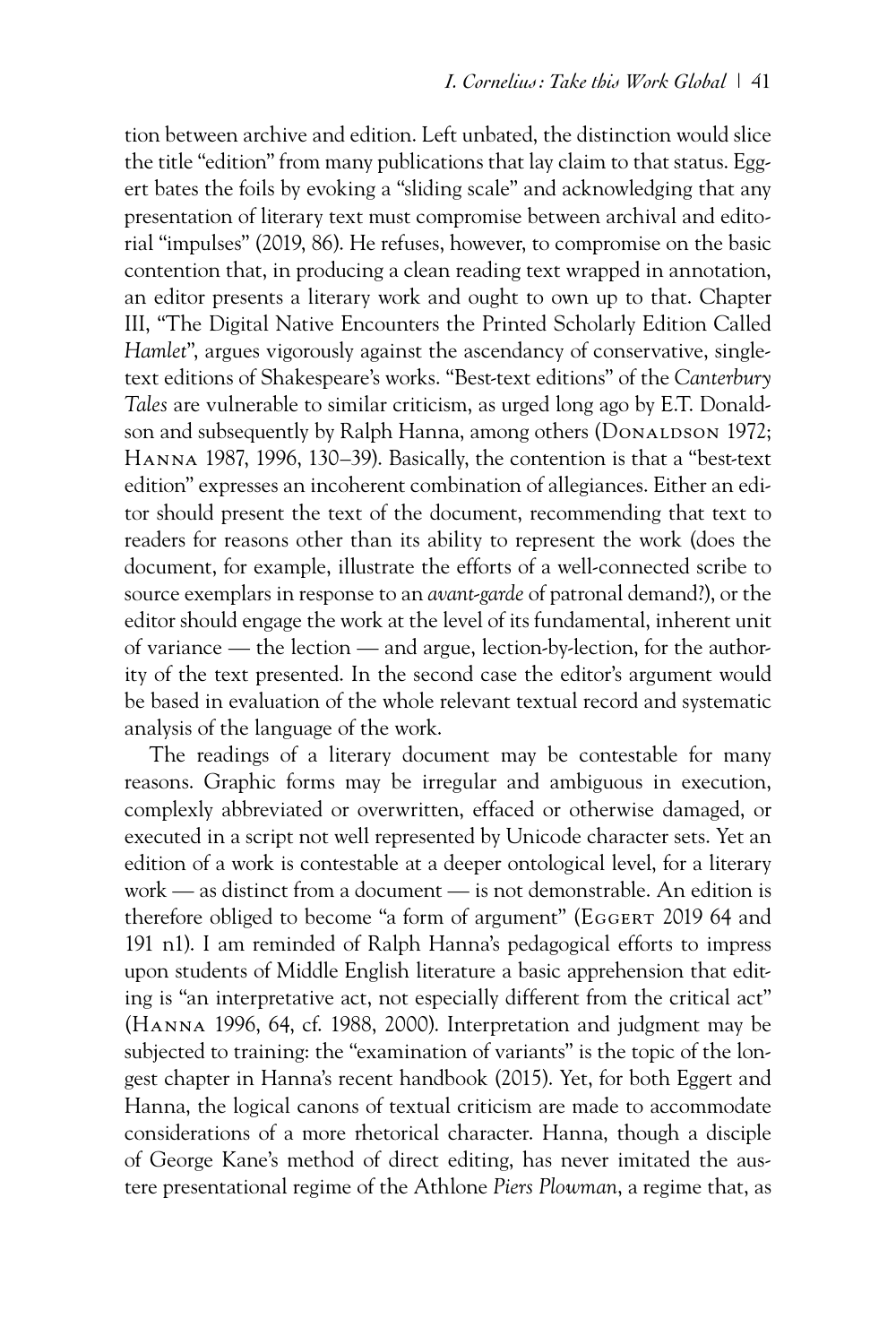Eggert remarks, "ignores the role of a readership in the transaction" (2019, 191 n1). Eggert observes cunningly that, "If the edition is to be seen as an argument then it is necessarily one that is addressed *to* an audience" (2019, 82, emphasis in original). He places editors under obligation to shape their products to the needs of readers, including through fuller annotation, and he points out that digital media facilitate this editorial charge by releasing editors from limitations inherent to print publication.

The affordances of digital media for textual editing are a central theme of this book, developed most fully in chapter V, "Digital Editions: The Archival Impulse and the Editorial Impulse". Media theorists teach us to expect that the conceptual affordances of a new medium (the *idea* of print, for example, or of the internet) may be as consequential as technical innovation itself. Eggert pursues this line of thinking, contending that digital media not only facilitate the editorial charge — through hyperlinking and reduced publication and storage costs, for example — but also clarify what editing always was, or should be. In 1993, near the beginning of the digital revolution in regimes of publication of scholarly editions, Hoyt N. Duggan, ventured that, "To a considerable degree, the structured antagonism between conservatives and interventionists is not inherent to editorial practice or principle. Rather, it is economically constructed by the intrinsic limitations of print technology" (DUGGAN 1993, 57; see EGGERT 2019, 196 n2). Electronic media, Duggan reasoned, would release editors from an obligation to choose between diplomatic-conservative and critical-interventionist alternatives: hyperlinks and style sheets would permit digital editions to honor both archival documents and the literary works imperfectly transmitted in them. Twenty-five years on, Eggert urges that differences of principle are indeed at stake, and that digital media have helped to bring the differences to consciousness. Much as Duggan foresaw, digital media have facilitated the production of "special-purpose collection[s] of digital surrogates of original text-bearing materials that centre on a particular subject, author, work or group of works" (EGGERT 2019, 80). These special-purpose collections have come to be termed "archives", a usage that Eggert embraces because it permits the designation "edition" to be reserved for critical presentations of the text of literary works. Whether served out in paper books or on-line, an edition aims to present (the text of) a literary work. Publication of the text of a document is a different kind of enterprise, and deserves a different name. In Eggert's argument the English verb *edit* reaches a new apogee of semantic specificity and differentiation from its basic etymological sense 'to publish'.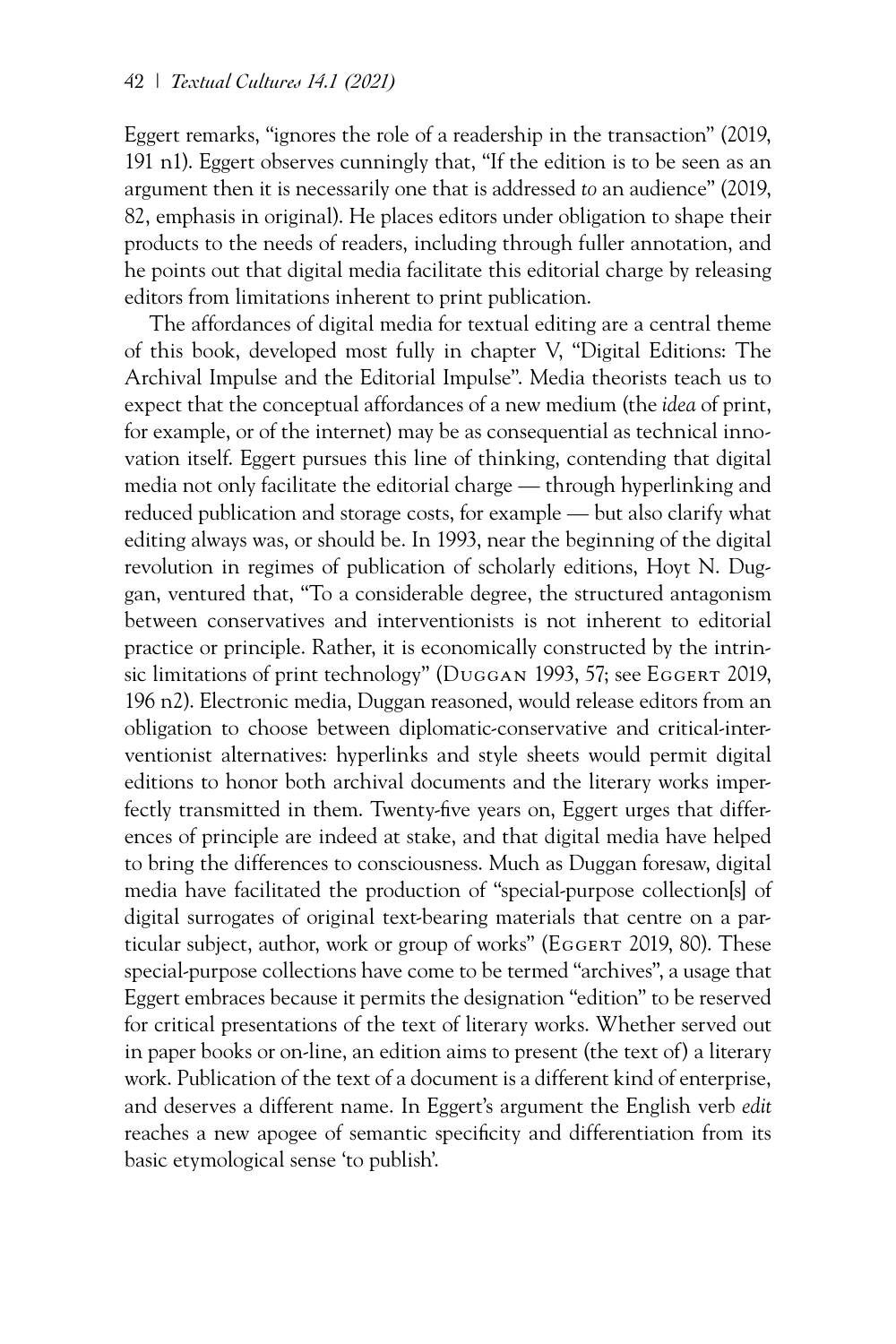Though rooted in the study of nineteenth- and twentieth-century literature in English, central tenets of Eggert's thought are generalizable across the medieval/modern divide, as I have intimated in previous paragraphs. This generalizability is significant because scholars have long recognized a historical fault line. The existence of authors' drafts (as often for modern literature) and the evidentiary importance of unplanned, semi-professional, or miscellaneous allographs (as often for late medieval literature) are qualities of the textual record rightly seen to require differentiated and specialized forms of attention (Hanna 1996, 7–9; Gabler 1994; cf. Tanselle 1983). Eggert's call for editions to enact "a theory or a proposition about how the work exists and has existed in the world" (EGGERT 6, quoted above) engages our discipline at a base-level, prior to the methodological differentiations necessitated by the peculiarities of our respective historical archives (here reverting to the traditional sense of that word). Eggert's argument for the central importance of bibliography and book history also translates well. Case studies of the publication history of Rolf Boldrewood's *Robbery under Arms* (1882 et seq.) and the compositional process of Joseph Conrad's *Under Western Eyes* (1907–1910) are among the most absorbing and memorable pages in Eggert's book. It would be interesting to pair these studies with, for example, an account of the production of the Hengwrt manuscript of the *Canterbury Tales* (Hanna 1996, 140–55, continued in 2013, 153–65) or an essay in materialist-historicist stemmatics (Hanna 1996, 66–73, 83–93; 2013, 110–31). The common target of these studies is the presumption that the literary work exists anywhere in an ideal, unitary, or self-identical state. This presumption is challenged as forcefully by upstream texts such as Conrad's working drafts as by downstream texts such as scribal copies of the *Canterbury Tales*. Once freed from service to editorial ends, stemmatics becomes a tool for cultural history: each new presentation of a work raises anew the question of its meaning.

In *Securing the Past* and in chapter II of the present book, Eggert extends the impulse of theoretical generalization beyond literary studies. He advances a trans-medial theory of the work of art and analogizes the editing of literary texts to conservation and restoration of paintings and historic buildings. These are stimulating lines of inquiry. I am tempted to extend the game by offering for consideration the case of Polykleitos of Argos (*fl. c*. 460–410 bce), credited with establishing the high classical style in Greek sculpture. Polykleitos is celebrated especially for the Doryphoros ("Spearbearer"), a work "whose impact on Western art is quite incalculable" (Stewart 1990, 160). Yet no object shaped by Polykleitos's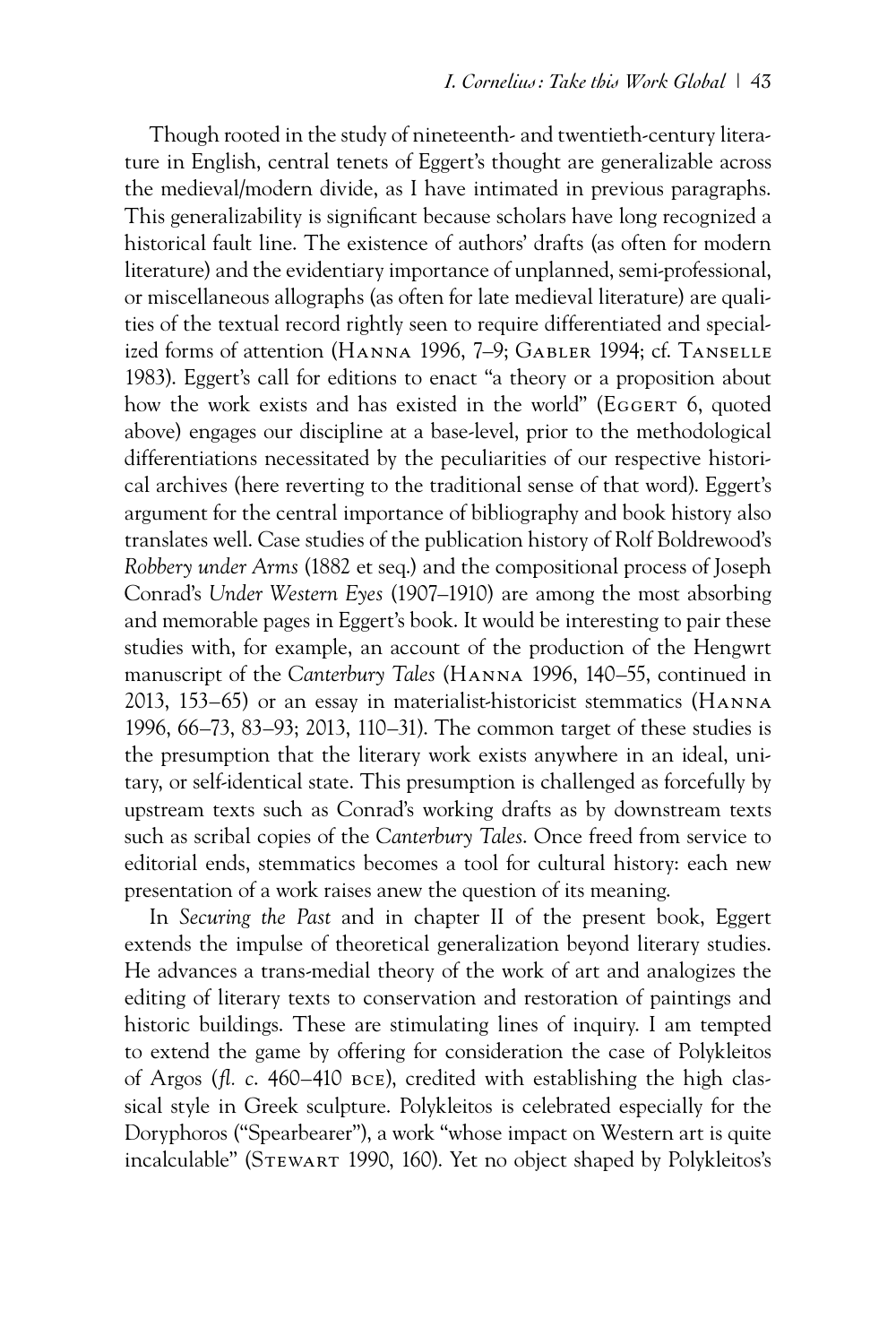hand survives. The original hollow-cast bronzes are lost. The surviving archive consists of Roman copies executed in marble, some fragmentary plaster molds, ancient literary testimonia, and four or five brief excerpts from and summaries of a treatise written by Polykleitos on his art. In museums and classrooms the Roman copies may serve as surrogates for the lost originals. In professional scholarship the problem spawned a subdiscipline termed *Kopienkritik*: Roman marbles deemed to be copies of lost Greek bronzes were assembled into "replica series", then evaluated and compared in minute detail, aiming to project, from the series of replicas, the veining, musculature, hair swirl, and other formal features of the lost original (Hal-LETT 1995; MARVIN 1997). The particular tastes and agendas of Roman sculptors and their patrons must be taken into account and may become the primary object of study. There is a certain resemblance between *Kopienkritik* and editorial and text-critical enterprises that aim to reconstruct an authoritative text of a literary work, on the basis of allograph copies that are belated, displaced from the originating cultural environment, and imperfect. In fact, the resemblance is no accident: Miranda Marvin shows that *Kopienkritik* was developed by students of Karl Lachmann on analogy to textual stemmatics (Marvin 2008, 142–44).

To perceive an affiliation between Lachmannian textual stemmatics and art-historical *Kopienkritik* brings one up against the kind of trans-disciplinary discursive logics analyzed by Michel Foucault in *The Order of Things*. Eggert's recent books show the extent to which the historical humanities have renovated their own foundations, opening space for a concept of "the work" that does not presume the purity of an origin. This is a significant achievement, yet it also shows that Eggert's theory of the work unfolds at a high level of abstraction, where it may be vulnerable to the same criticism Eggert himself lodges against Felski and Levine. Does Eggert's theory of the work grasp the specificity of the thing read? The question orients the remainder of this essay.

In a long review of *Securing the Past*, Hans Walter Gabler argues that Eggert's editorial theory and his theory of the literary work do not reckon adequately with the linguistic medium of literature, that is, with literature as art made from language (GABLER 2010). In Gabler's assessment, there is a basic, unbridgeable difference between works of art in language and works of art in any other medium:

[T]he work of art in language is brought about by harnessing — by yoking together — elements (words, phrases, structures of grammar and syntax) that always already have cores of meaning. The work in language is consequently at bottom predicated on a pre-existing semantic core and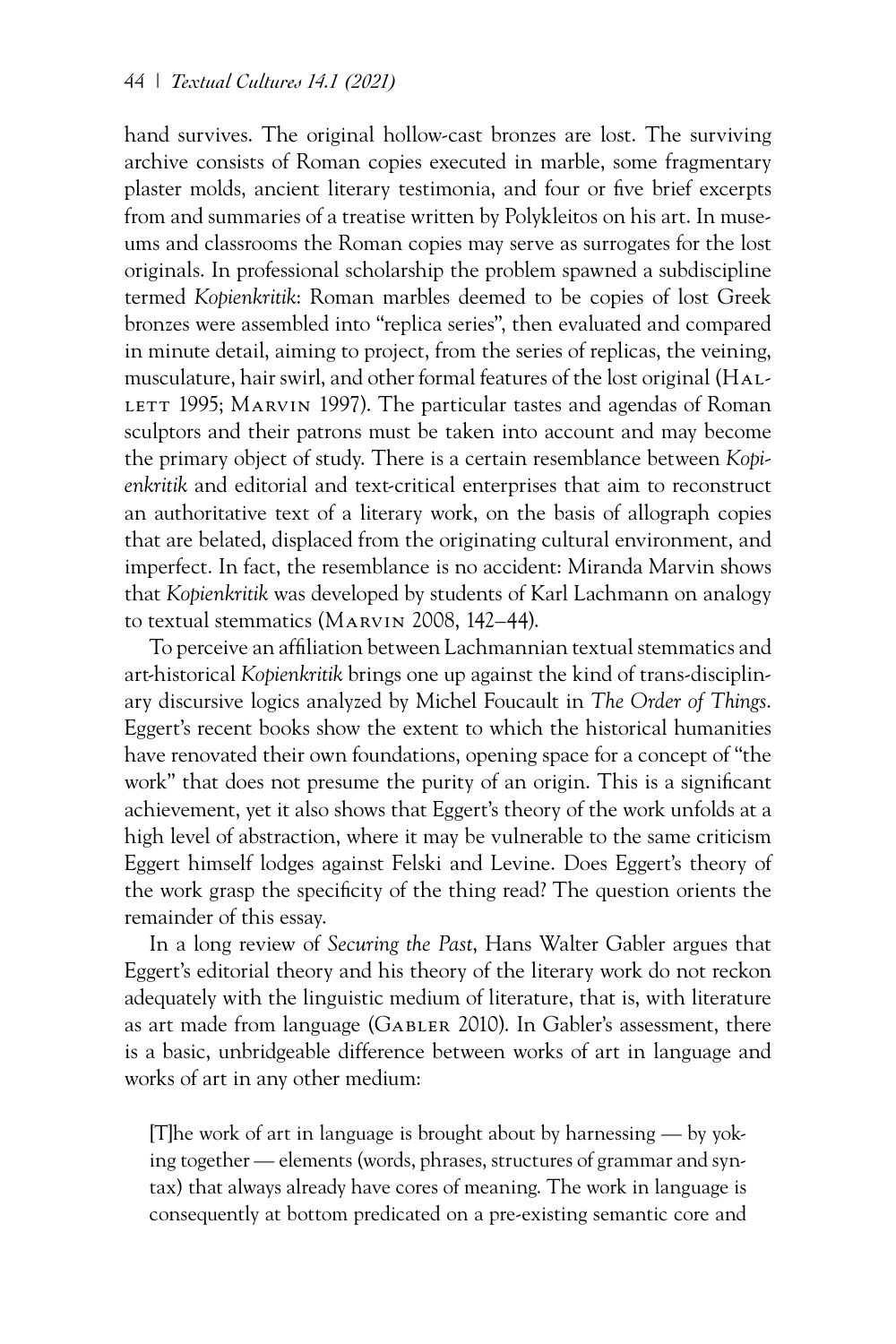potential for communication in its material substratum and is thus, in essence, not so much representative as communicative.

(2010, 108)

The inherently communicative nature of language means that a work of art in language always projects, from its linguistic material, an originator of the work and a recipient. The originator and recipient — call them author and reader — are functions of the linguistic medium. Gabler credits this apprehension to Foucault's "What is an author?"; a more apt reference is to Émile Benveniste's concept of énonciation. References to Foucault in subsequent dialogue (GABLER 2012; EGGERT 2019, 171–75) are a red herring and detract from Gabler's central contention, which is that theories of editing must not ignore the linguistic medium of literature. Language, Gabler observes, is inherently iterable: "what is penned or printed in language is copyable without limit in any number of exemplars which all instantiate the work" (2010, 110). Language is also inherently variable. And language is not inherently material: in principle the work of art in language "can exist without being recorded in writing, thus without instantiation in script" (Gabler 2010, 110), nor is the work identical with any of the documents recognized as instantiations of it. "[M]ateriality must be thought of as accidental to works in language" (GABLER 2010, 111). These claims throw up obstacles to a trans-medial theory of the work of art, and to analogies between the editing of literary texts and conservation and restoration of paintings and historic buildings. The implications for Eggert's current book are, I think, of a different order, and stem from the basic fact that language is multiple. Any general program for the study of literature should confront the basic fact of linguistic multiplicity.

Eggert does not provide guidance for study of multilingual literary cultures or literature in translation. The omission is not his fault, of course. The circulation of literature between and across languages is structurally suppressed from consciousness in modern Departments of English, which thereby misrepresent literary culture as it exists and has existed over most of the world and most of literate history. There is need in Eggert's program for a more productive engagement with "world literature", a field that he dispatches via brief critical appraisals of the work of Wai Chee Dimock and Franco Moretti. Eggert's case studies — detailing the up-take by publishers in London of works authored and first published in colonial New South Wales, for example — are in fact exemplary studies in "world literature", but they do not yet supply models or concepts for thinking about literature that crosses languages. Medievalists have much to offer in this area see, for instance, essays collected under the rubric "Language Barriers" in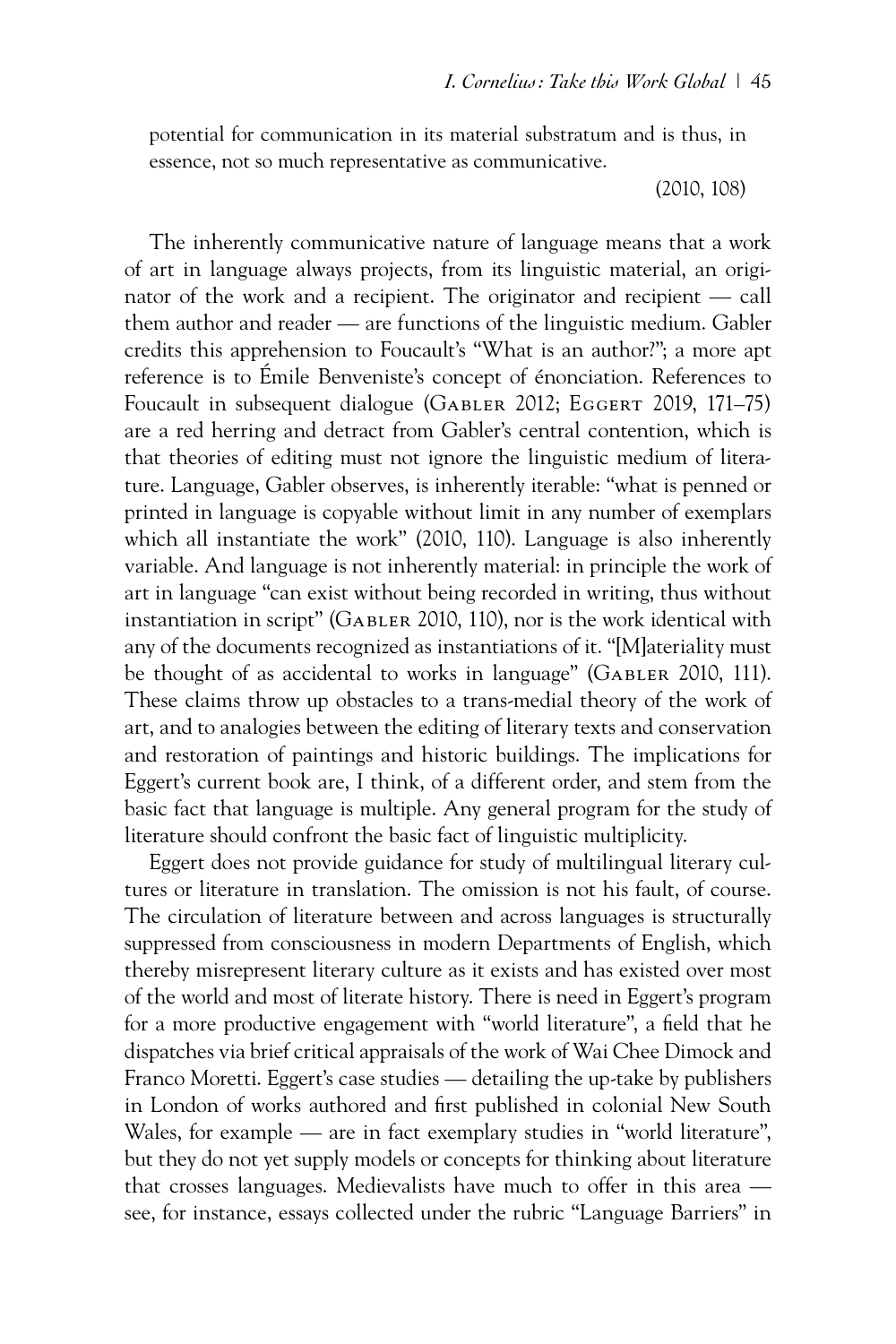Hanna (2017) — but Eggert's program, as set out in this book, demands a more theoretical conceptualization than yet offered by the scholarship in my field. I find a promising theoretical model in Alexander Beecroft's recent proposal for an "ecology of world literature" (2015).

Beecroft is a comparatist who began his career studying the authorship, compilation and circulation of lyric poetry in ancient Greece and early China. His *An Ecology of World Literature: From Antiquity to the Present Day* (2015) articulates a structured array of concepts for large-scale literary study. For Beecroft, the metaphor of ecology emphasizes the great diversity of historical dispensations of literature worldwide, and the formative relations between literary cultures and their dynamic environments. The central questions of literary ecology, Beecroft suggests, are "how literature circulates, [and] what sorts of constraints operate on that circulation" (2015, 25). His approach is basically typological. He articulates six 'ecologies' of literature, ordered into three pairs: epichoric and panchoric; vernacular and cosmopolitan; national and global. Briefly, epichoric literature is limited in circulation to the communities and places referenced in it (think of a praise poem not yet transported from its referential occasion), whereas panchoric literature circulates between several generative communities (think of collections of troubadour lyric, or the transmission of skaldic verse within prose narrative and treatise). Vernacular literature circulates in a subordinate place-bound language and under the influence of a cosmopolitan counterpart, whereas a cosmopolitan literature circulates in elevated sociolinguistic domains over large geographical regions and across multiple polities and ethnic groups (medieval English and medieval Latin form such a pair). National literature is the dispensation that modern Departments of English struggle to disengage themselves from, whereas global literature is notionally borderless. Beecroft's theorization remains at an early stage of elaboration. For us, the key point is that the six literary 'ecologies' are differentiated by mode of circulation. Beecroft conceives of circulation principally in terms of linguistic encoding and — in the case of the epichoric-panchoric pair — the use or not of writing. Textual transmission and the material form of text-bearing documents are obviously relevant, as Beecroft recognizes (BEECROFT 2015, 123–34). He and Eggert bring complementary sets of tools and questions to literary study.

For a project that operates at the confluence of textualism and comparatism, one may consider the Bibliotheca Polyglotta, an ambitious online library, reading interface, and search application in development by a research team at the University of Oslo. The project describes itself as "a multilingual corpus of historically important texts", aiming to facilitate study of the historical diffusion of concepts across languages (Braarvig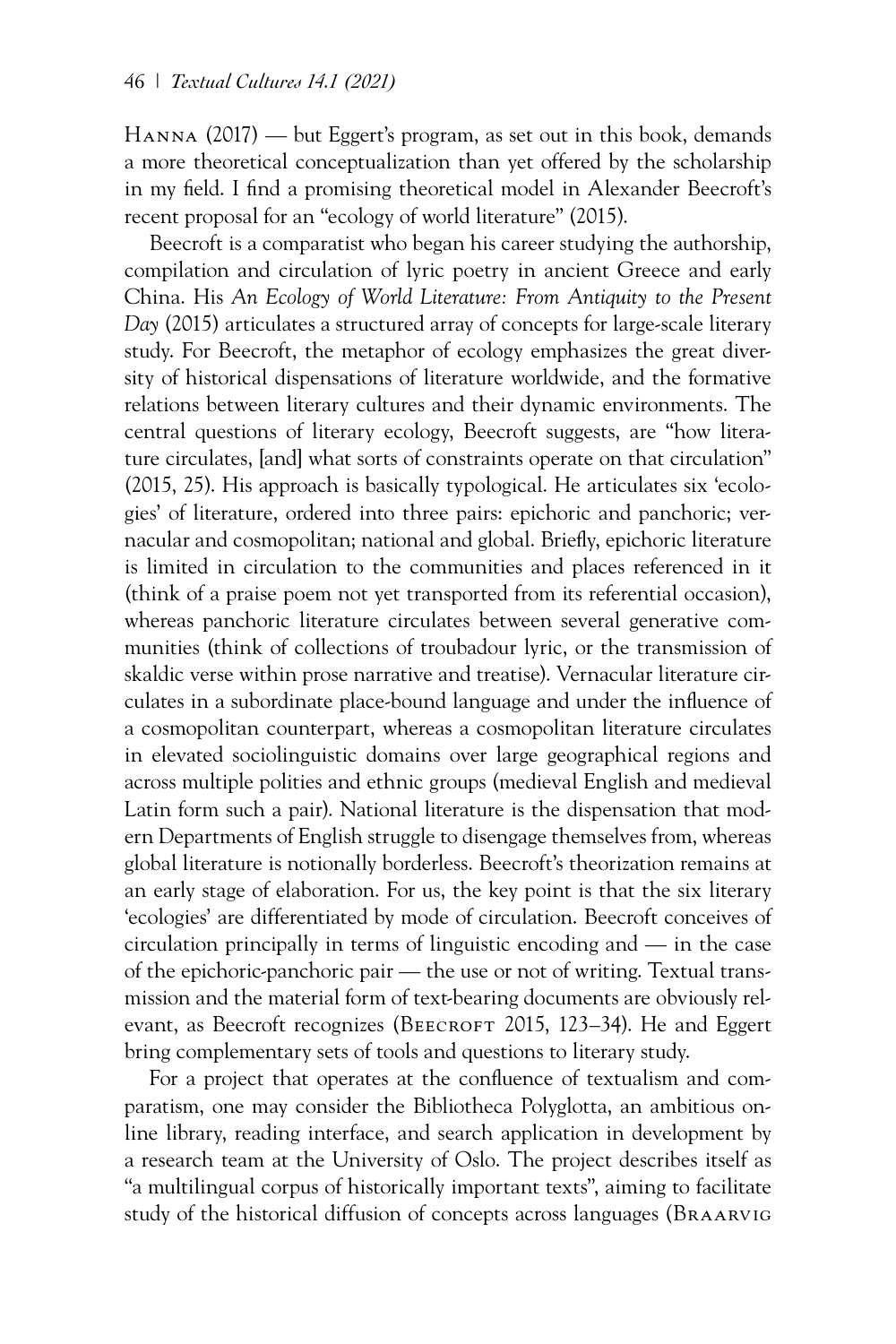and Nesøen 2007–2015). Among the many works now available for synoptic multilingual reading are the Bible, the Qur'an, and Buddhist scriptures, Boethius's *Consolation of Philosophy*, Henrik Ibsen's plays (*A Doll's House* in eleven languages), and the Universal Declaration of Human Rights. The basic design feature is the chunking of texts into sentence-like units that may be displayed in parallel. The result is reminiscent of the great polyglot Bibles of the sixteenth and seventeenth centuries. A similar technique of sentence-level chunking is employed in the *Lili Elbe Digital Archive* to coordinate Danish, German, and English versions of a modernist transgender narrative (Caughie et al. n.d.). Meanwhile, researchers at the University of Chicago are developing a database structure that may serve as a universal framework for digital textual studies. Textual variance, the physicality of text-bearing artifacts, and multilingual transmission histories are all built in at the ground level. The project is termed Critical Editions for Digital Analysis and Research (CEDAR) and its directors have given a clear account of their purpose and thinking (SCHLOEN and SCHLOEN 2019, 2014). Each of these projects gives some sense of how digital editions may trace the "life of works" across languages. The CEDAR team has comprehensively re-thought the ways that humanists use computers to preserve, curate, analyze, and display text.

Eggert writes in conclusion that his "new literary studies", grounded in the disciplines of textual studies, bibliography, and book history, "is the most obvious way forward if we are to unlock the history of meanings, including, importantly, our own" (2019, 178). To unlock the history of meanings, including our own: this is the disciplinary purpose claimed for philology by Sheldon Pollock in a programmatic essay that, like Eggert's book, attempts to hold in balance the planes of literary genesis, transmission, and our own experience (POLLOCK 2014). Why philology? The reason is not just that philology, conceived as the study of languages, expands the horizon of our possible literary experience. As the study of *literary* language, philology is founded in a presumption that the language of literature is other, not our own. Thence springs a dialectic of self and other that extends from matters of sense and usage up into the domains of imaginative experience and selfunderstanding. To textual studies, bibliography, and book history — Eggert's trio of foundational disciplines — one must add philology, the study of the linguistic material of literature.<sup>1</sup>

### *Loyola University Chicago*

<sup>1.</sup> I am grateful to Laura Gawlinski for conversation about ancient Greek sculpture and to Elizaveta Strakhov for comments that improved this essay. My reference to the CEDAR project is owed to Paul himself, who made the introduction.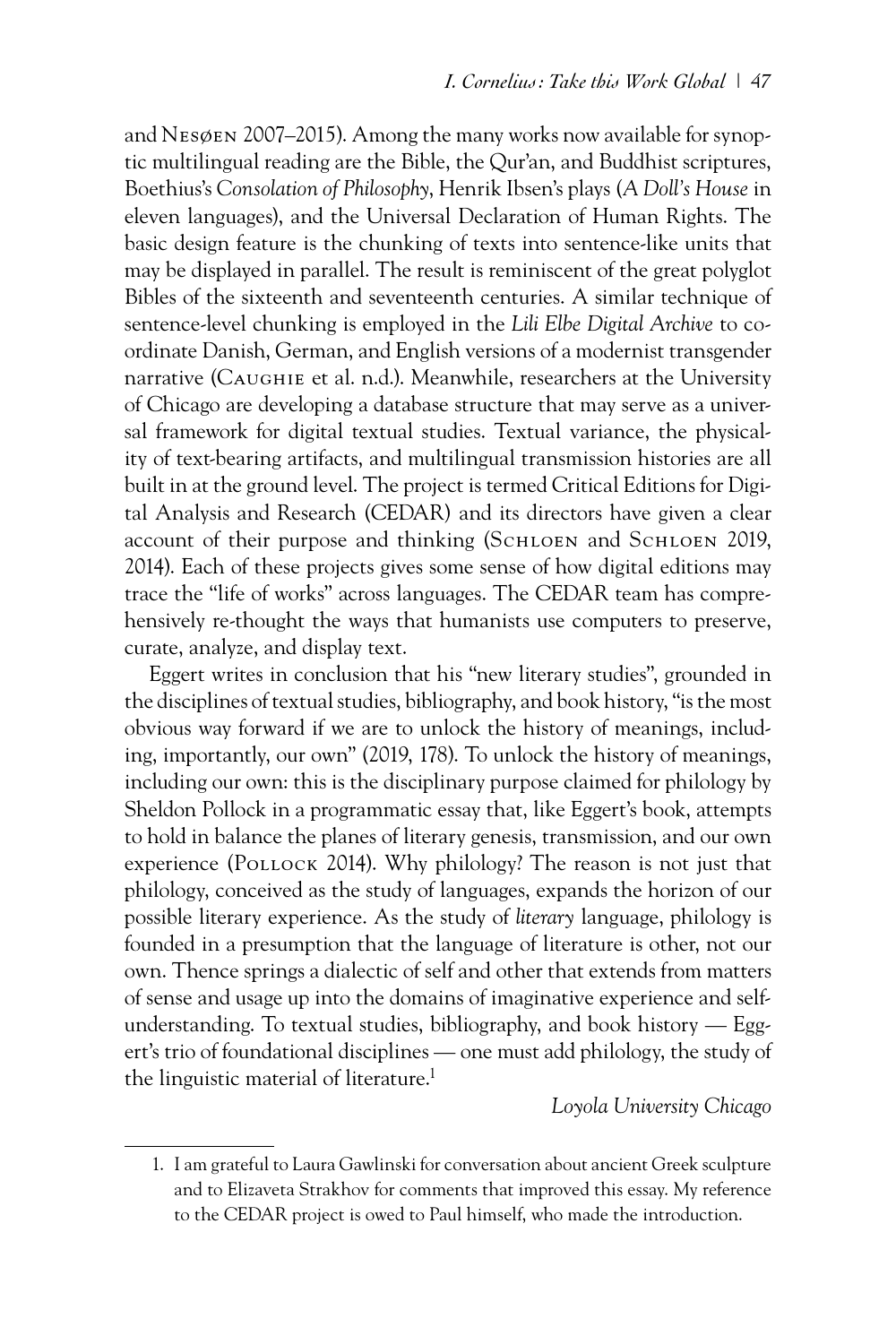## **Works Cited**

- BEECROFT, Alexander. 2015. An Ecology of World Literature: From Antiquity to the Pres*ent Day*. New York: Verso.
- Braarvig, Jens, and Asgeir Nesøen. 2007–2015. *Bibliotheca Polyglotta*. University of Oslo, Norwegian Institute of Palaeography and Historical Philology. @ [https://](https://www2.hf.uio.no/polyglotta/index.php) [www2.hf.uio.no/polyglotta/index.php.](https://www2.hf.uio.no/polyglotta/index.php)
- Caughie, Pamela L., Sabine Meyer, Rebecca J. Parker, and Nikolaus Wasmoen, eds. n.d. *Lili Elbe Digital Archive*. @ <http://lilielbe.org/>.
- Donaldson, E. Talbot. 1972. "The Psychology of Editors of Middle English Texts". In *Speaking of Chaucer*, 102–18. New York: Norton.
- Duggan, Hoyt N. 1993. "The Electronic *Piers Plowman* B: A New Diplomatic-Critical Edition". Æstel 1: 55–75.
- Eggert, Paul. 2009. *Securing the Past: Conservation in Art, Architecture and Literature*. Cambridge: Cambridge University Press.
- ———. 2019. *The Work and the Reader in Literary Studies: Scholarly Editing and Book History*. Cambridge: Cambridge University Press.
- Gabler, Hans Walter. 1994. "Textual Criticism". In *The Johns Hopkins Guide to Literary Theory and Criticism*, edited by Michael Groden and Martin Kreiswirth, 708–14. Baltimore: The Johns Hopkins University Press.
	- ———. 2010. "Thoughts on Scholarly Editing". *Ecdotica* 7: 105–27.
- ———. 2012. "Beyond Author-Centricity in Scholarly Editing". *Journal of Early Modern Studies* 1 (1): 15–35.
- HALLETT, C[hristopher] H. 1995. "*Kopienkritik* and the Works of Polykleitos". In *Polykleitos, the Doryphoros, and Tradition*, edited by Warren G. Moon, 121–60. Madison: University of Wisconsin Press.
- Hanna, Ralph. 1987. "Problems of 'Best Text' Editing and the Hengwrt Manuscript of *The Canterbury Tales*". In *Manuscripts and Texts: Editorial Problems in Later Middle English Literature*, edited by Derek Pearsall, 87–94. Cambridge: Brewer.
	- ———. 1988. "A la Recherche du temps bien perdu: The Text of *The Awntyrs off Arthure*". *TEXT: Transactions of the Society for Textual Scholarship* 4: 189–205.
	- ———. 1996. *Pursuing History: Middle English Manuscripts and Their Texts*. Figurae: Reading Medieval Culture. Stanford: Stanford University Press.
	- ———. 2000. "The Application of Thought to Textual Criticism in All Modes with Apologies to A. E. Housman". *Studies in Bibliography* 53: 163–72.
	- ———. 2013. *Introducing English Medieval Book History: Manuscripts, Their Producers and Their Readers*. Exeter Medieval Texts and Studies. Liverpool: Liverpool University Press.
	- ———. 2015. *Editing Medieval Texts: An Introduction, Using Examplary Materials Derived from Richard Rolle, "Super Canticum" 4*. Exeter Medieval Texts and Studies. Liverpool: Liverpool University Press.
	- ———. 2017. *Patient Reading/Reading Patience: Oxford Essays on Medieval English Literature*. Exeter Medieval Texts and Studies. Liverpool: Liverpool University Press.